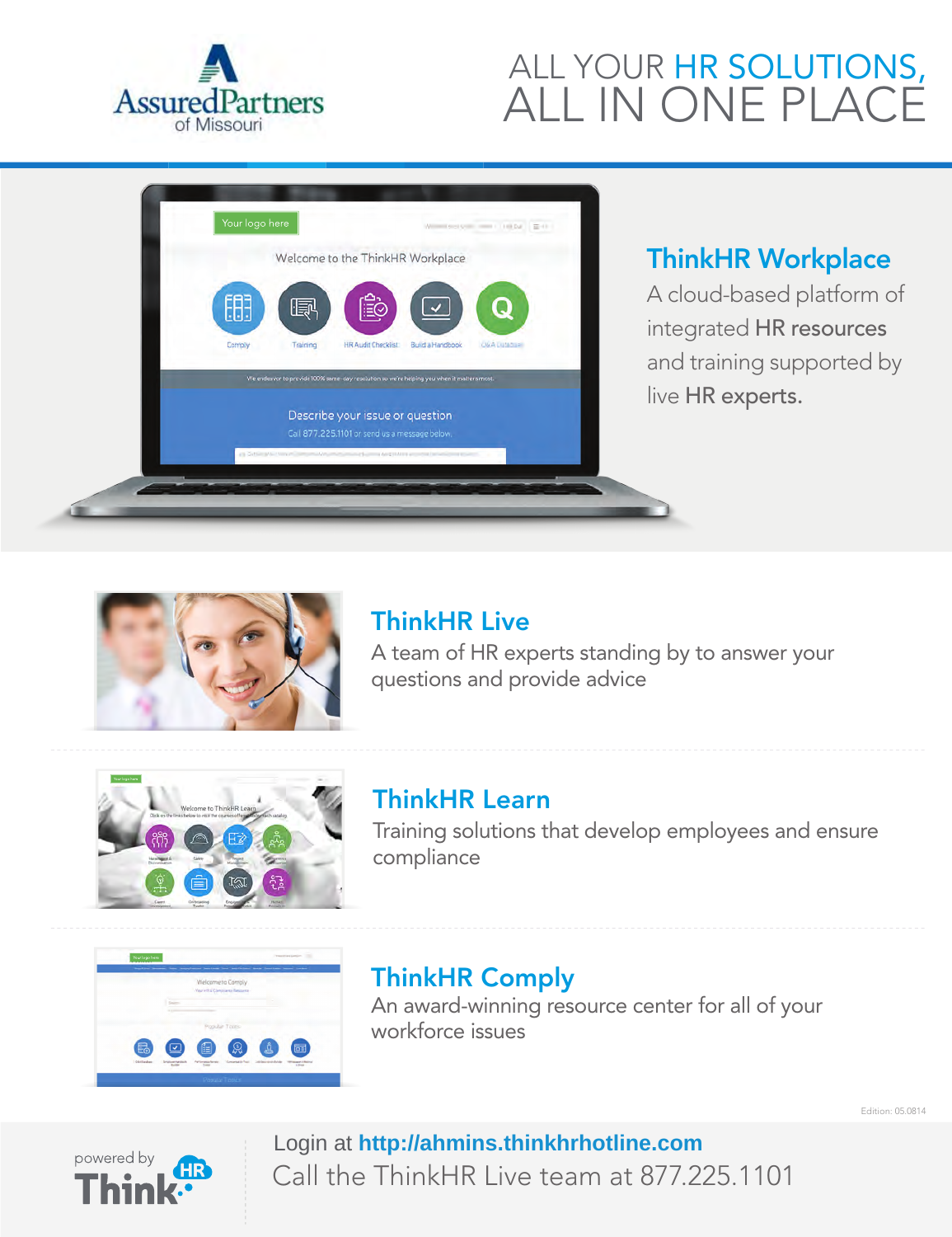# We've got you covered

Our cloud-based HR platform integrated with live experts helps you resolve urgent workforce issues and ensure HR compliance



# ThinkHR Live

A team of HR experts standing by to answer questions or provide advice

ThinkHR Live's team of experienced HR Advisors are there in the moment that matters to point you in the right direction, offer a second opinion, or coach you on critical workforce issues.

- > Calls answered live every day
- Accessible 8am-7pm Central each business day
- Senior level experienced HR professionals with PHR® and SPHR® designations



## ThinkHR Learn

Training solutions that develop employees and ensure compliance

ThinkHR Learn has more than 200 compliance-related courses on topics like:

- > Harassment prevention
- > Safety and OSHA
- **>** Environmental compliance
- **>** Wellness



# ThinkHR Comply

An award-winning resource center for all of your workforce issues

ThinkHR Comply has up-to-date and accurate compliance resources:

- **Regional and national compliance news**
- > Job description builder
- > Performance review tools
- > Salary benchmarking
- **>** Health Care Reform center
- Employee Handbook Builder
- **Compliance quidelines and checklists**
- **HR Audit Checklist**
- > Whitepapers and webinars library
- > Downloadable forms and tools

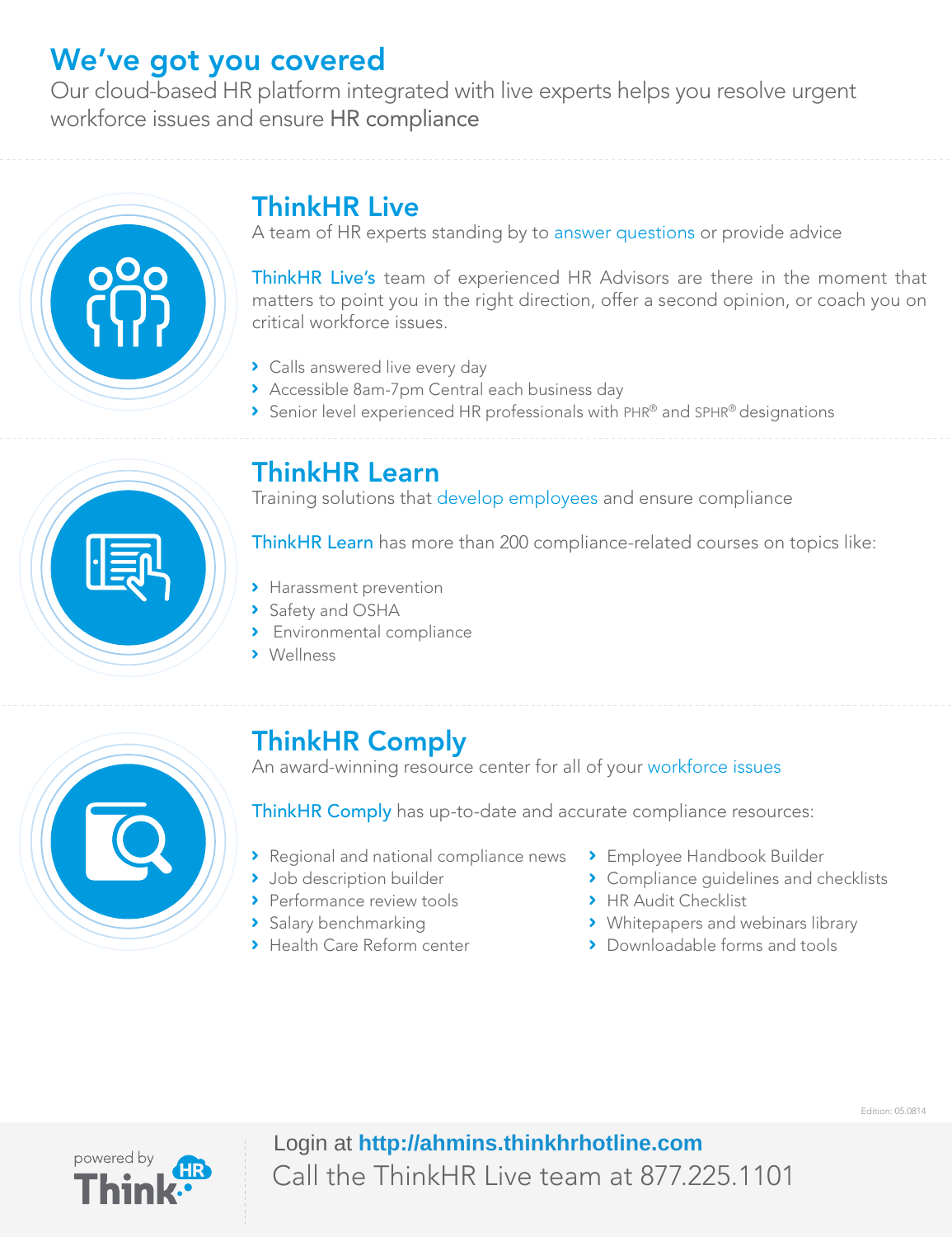

### **COMPLIANCE**

#### **ACA**

Affordable Care Act—What Supervisors Need To Know Complying with the Americans with Disabilities Act

#### **Compliance**

Documentation Hiring Legally NLRA and Unions–What Supervisors Need To Know Privacy Strategies for Legally Avoiding Unions

#### Employment Law

Employment Law for Supervisors Employment Law for Supervisors—What You Should and Shouldn't Do FLSA—What Supervisors Need to Know Recordkeeping and Notice Requirements Recordkeeping —Injury and Illness Workers' Compensation—What Supervisors Need to Know

#### Harassment

California AB 1825 Sexual Harassment and Discrimination Prevention Conducting Investigations Based on Unfair Treatment or Harassment Claims Other Harassment Preventing Sexual Harassment: A Guide for Employees Preventing Sexual Harassment: A Guide for Supervisors Sexual Harassment

#### HR Compliance

ADA–What Supervisors Need to Know Good Housekeeping HIPAA–What Employees Should Know HIPAA–Your Obligations Under the Privacy Rule Understand COBRA/HIPAA for Supervisors Wage and Hour

#### Leaves of Absence

Complying with the Family and Medical Leave Act FMLA for Supervisors FMLA—What Supervisors Need to Know How to Manage Military Leave

Sexual Harassment—What Employees Need to Know Sexual Harassment—What Employees Need to Know (Spanish) Sexual Harassment—What Supervisors Need to Know Social Media and Sexual Harassment Stop Sexual Harassment—Employees Stop Sexual Harassment—For Supervisors Title VII: Harassment and Discrimination Prevention Title VII: Harassment and Discrimination Prevention (Spanish)



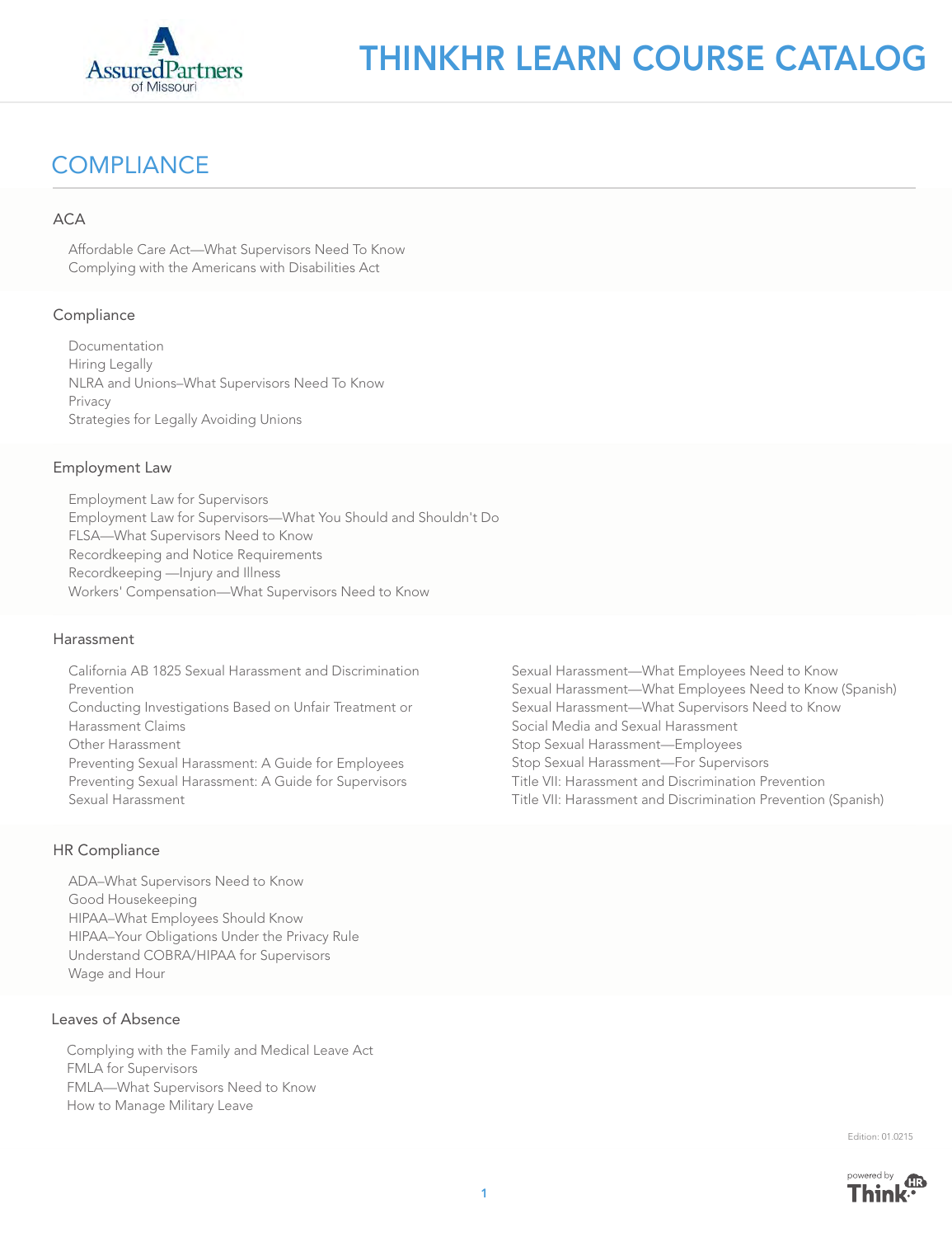# THINKHR LEARN COURSE CATALOG

### CUSTOMER SERVICE

#### Customer Communications

Basic Phone Skills Connecting with Customers Handling Customer Complaints Telephone Etiquette The Art of Listening

#### Customer Service

How to Maintain Customer Loyalty Identifying Customer Needs Making Customers Feel Special Stress Management Turn Satisfied Customers into Repeat Customers

#### Service

Customer Service Skills—How We Can All Improve Customer Service—How to Promote Excellent Service Among Your Staff

### ENVIRONMENTAL COMPLIANCE

#### Environmental Compliance

Asbestos Awareness Class C UST Operator Training EPA Inspections Laboratory Safety Lead Safety—General Industry Metalworking Fluids Mold Hazards and Prevention PPE for Emergency Responses PPE—What Employees Need to Know Reactive Chemicals Risk Management—Program 2 Prevention Program Risk Management—Program 3 Prevention Program: Part I Risk Management—Program 3 Prevention Program: Part II Safe Chemical Handling Saving Energy in Work and Beyond Spill Prevention, Control, and Countermeasure Plan (SPCC Plan) Stormwater Pollution Prevention Plan (SWPPP) The Paperless Office: Conservation for Employees Universal Wastes Large and Small Quantity Handlers Water Conservation—Making Every Drop Count Working Safely with Corrosives Working Safely with Pesticides Working Safely with Solvents

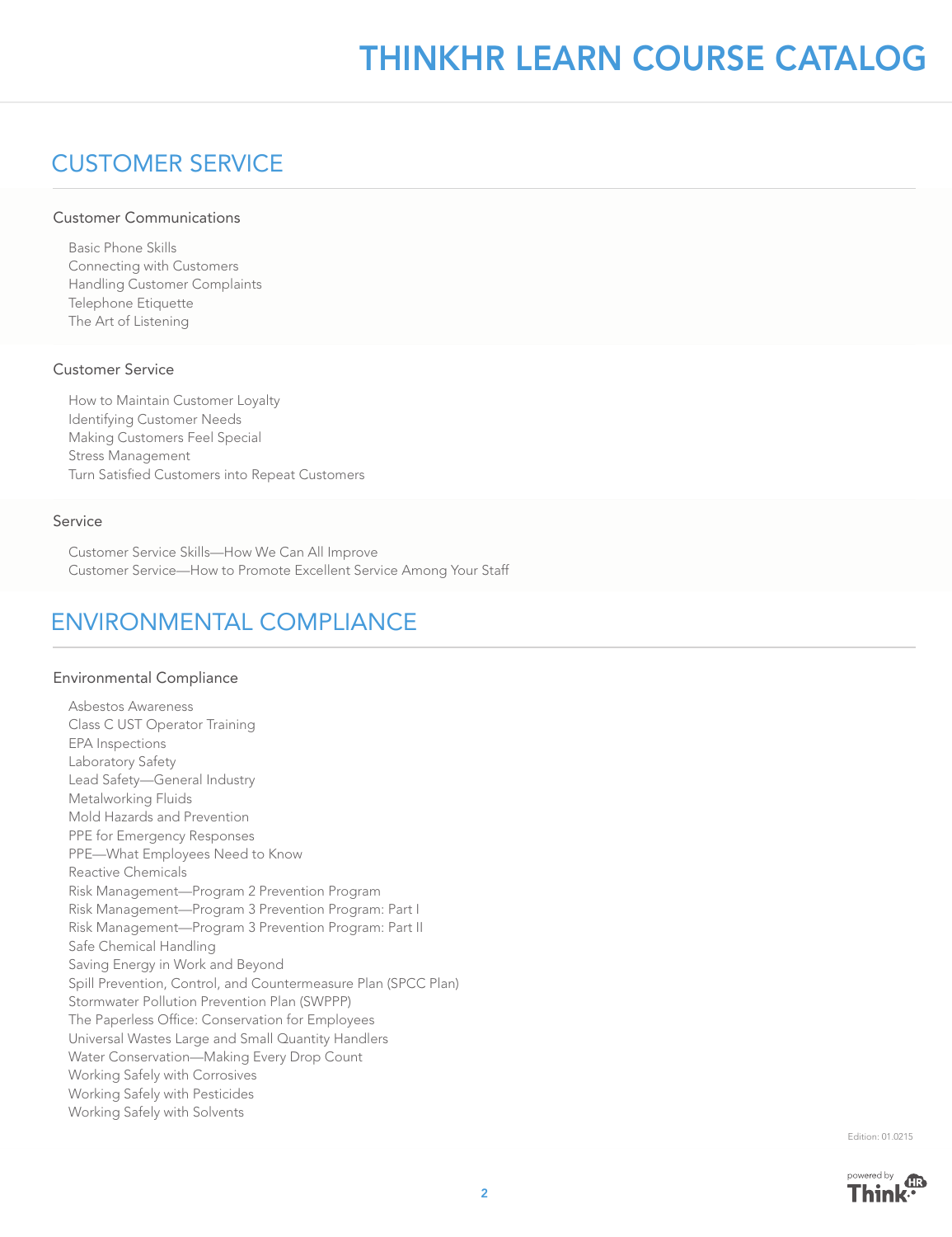### ENVIRONMENTAL COMPLIANCE continued

#### Hazardous Waste

Hazardous Materials Transportation Hazardous Waste Container Management Hazardous Waste Facility Maintenance and Operations Hazardous Waste Introductory Training Hazardous Waste Manifests Hazardous Waste Recordkeeping Requirements—For Generators Hazardous Waste: Emergency Response—Generators and TSDFs Hazardous Waste: Health Effects Hazardous Waste: Routes of Exposure Hazmat Transportation Security Awareness HAZWOPER Facility Operations HAZWOPER: First Responder Awareness Level

### HUMAN RESOURCES

#### Diversity

Diversity at Work Diversity for All Employees Diversity for All Employees (Spanish) Diversity—Legal Basics for Supervisors Generational Diversity Workplace Diversity for Employees Workplace Diversity for Supervisors

#### **Ethics**

Business Ethics—What Employees Need to Know Business Ethics—What Employees Need to Know (Spanish) Ethics at Work Part 1—An Introduction to Business Ethics Ethics at Work Part 2—A Foundation for Ethics Ethics at Work Part 3—How to Make Ethical Decisions Ethics at Work Part 4—Monitoring and Program Improvement Workplace Ethics for Supervisors

#### Human Resources

Discipline Essential HR—For Those Who Have Recently Assumed HR Responsibilities Grounds for Termination—What Managers and Supervisors Need to Know Hiring—For Supervisors How to Explain the 401(k) to Employees How to Prevent and Respond to Bullying in the Workplace Terminating Employees—The Process The Paperless Office—Conservation for Employees

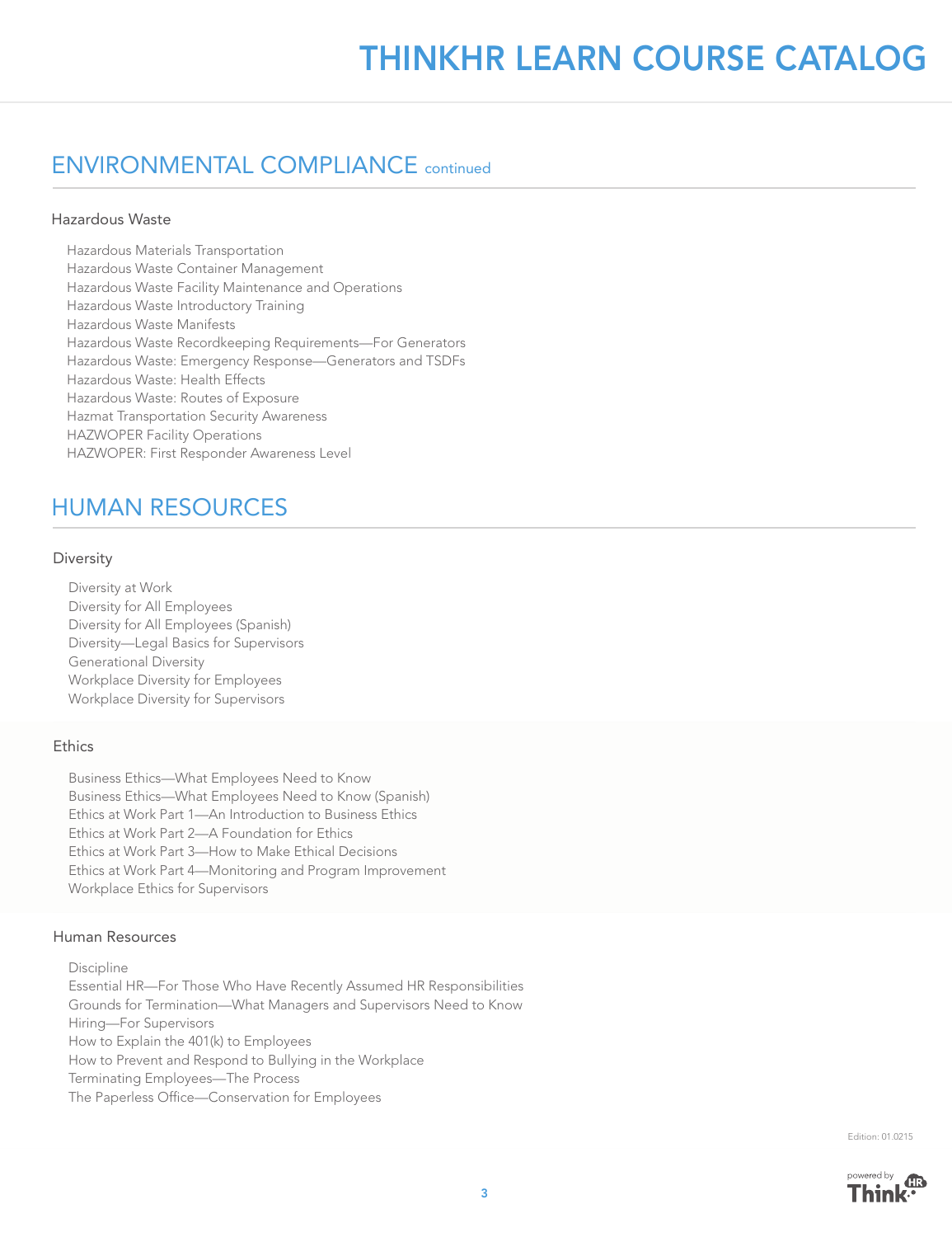### PERFORMANCE MANAGEMENT

#### Appraisals

Coaching for Superior Employee Performance—Techniques for Supervisors Measuring Job Performance—What Supervisors Need to Know Performance Appraisals—How to Conduct Effectively Performance Evaluations

#### Disciplinary Action

Confident Supervisor-Difficult Conversations Firing How to Manage Challenging Employees Progressive Discipline

#### Performance Management

5 Tips for Managing Difficult Employees in Small Businesses Attendance Management—What Supervisors Need to Know Hiring: Skills -vs- Company Culture How to Conduct New Employee Orientation How to Develop a Telecommuting Program How to Engage and Keep Great Employees Is There Ever a Good Reason to Monitor Your Employees? Motivating Employees—Tips and Tactics for Supervisors

### **SAFFTY**

#### Driving

Defensive Driving for Commercial Motorists Defensive Driving for Noncommercial Motorists Defensive Driving for Noncommercial Motorists (Spanish) Defensive Driving—Commercial Motor Vehicles Defensive Driving—Commercial Motor Vehicles (Spanish) DOT Alcohol and Drug Testing Rules—What Supervisors Need to Know Forklift and Pedestrian Safety Forklift Operator Safety

Hazard Communications

Hazard Communication and GHS—What Employees Need to Know Hazard Communication and GHS—What Employees Need to Know (Spanish) Hazard Communication and GHS—What Supervisors Need to Know Hazard Communication Refresher Hazard Communication—Healthcare Workers Understanding Chemical Labels Under GHS Understanding the Safety Data Sheet

New Employee Orientation—How-to for Supervisors New Employee Safety Orientation Reducing Turnover and Increasing Retention Teambuilding for Supervisors Tips for Onboarding New Employees Top-down Communication for Supervisors

Forklift Operator Safety (Spanish) Infectious Materials Transportation Introduction to Rough Terrain Forklift Safety Safe Forklift Operation

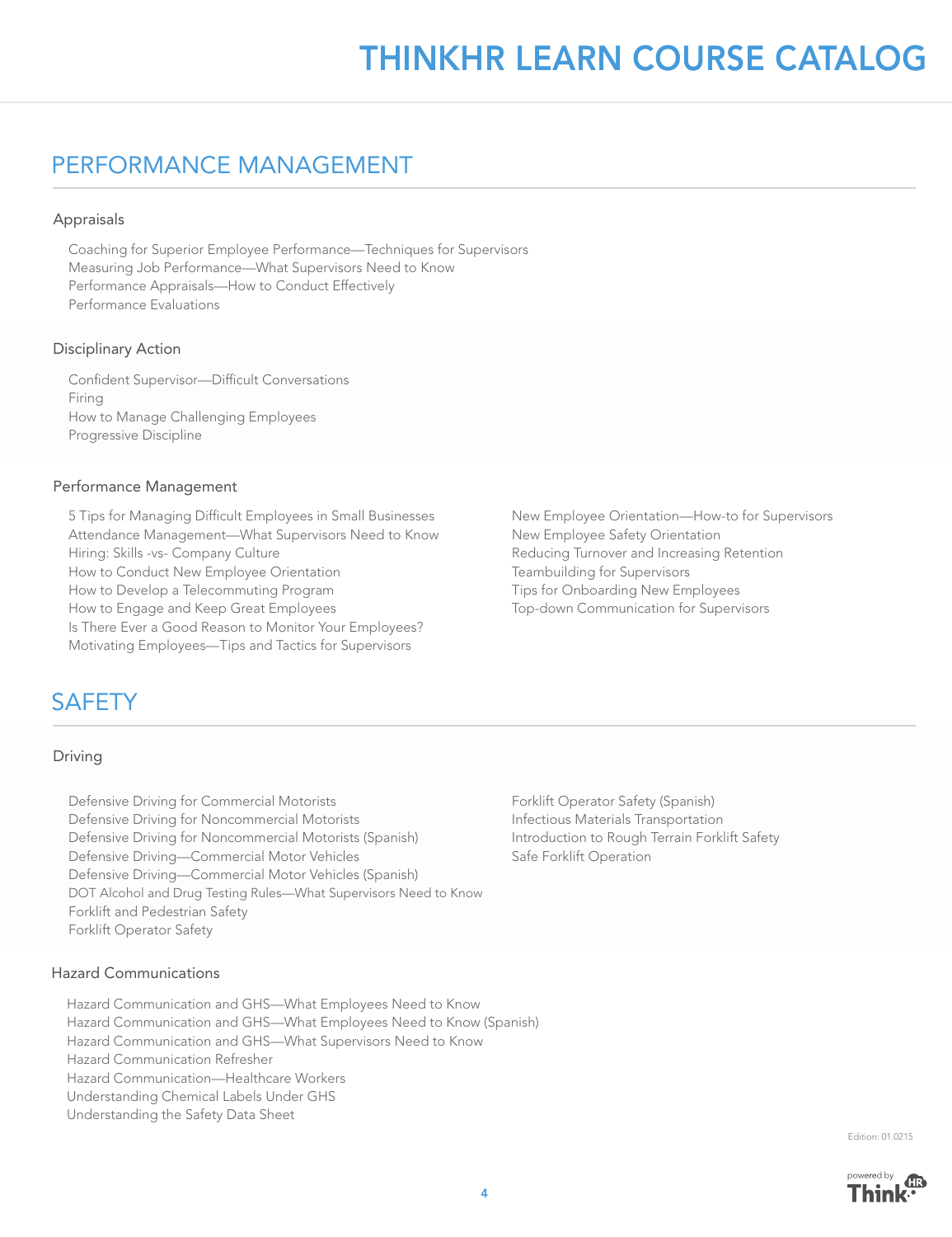# THINKHR LEARN COURSE CATALOG

### SAFETY continued

#### OSHA 10-Hour General Industry

Accident Investigations Avoiding Exposure to Bloodborne Pathogens Bloodborne Pathogens Electrical Safety Electrical Safety-Unqualified Worker Exit Route—Supervisors Fire Egress Flammable and Combustible Liquid Hazard Communication Hazard Communication (Spanish) Hazard Communication—GHS and Your Right to Know Hazard Communication—Your Right to Know Introduction to OSHA Introduction to OSHA and the General Duty Clause Machine Guarding Material Safety Data Sheets Material Safety Data Sheets (Spanish)

OSHA Inspections, Citations, and Penalties PPE—What Employees Need to Know Process Safety Management Safety and Health Slips, Trips and Falls Slips, Trips, and Falls (Spanish) Slips, Trips, and Falls—What Supervisors Need to Know Walking-Working Surface Safety

#### Personal Protective Equipment

Eye Protection Foot Protection Hand Protection Hearing Loss and Protection Noise and Hearing Conservation Personal Protection Equipment PPE—Hand Protection PPE—Hand Protection (Spanish) Respiratory Protection Your Guide to Personal Protective Equipment

#### Personal Safety

Avoiding Back Injuries Back Safety Back Safety (Spanish) Basic First Aid for Medical Emergencies Bloodborne Pathogens—General Bloodborne Pathogens—General (Spanish) Bloodborne Pathogens—Healthcare Workers Contractor Safety Home Safety What Unqualified Workers Need to Know About Electrical Safety Working in Cold Conditions Working in Hot Conditions Working Safely Outdoors Working Safely With Benzene Working Safely With Flammable Liquids

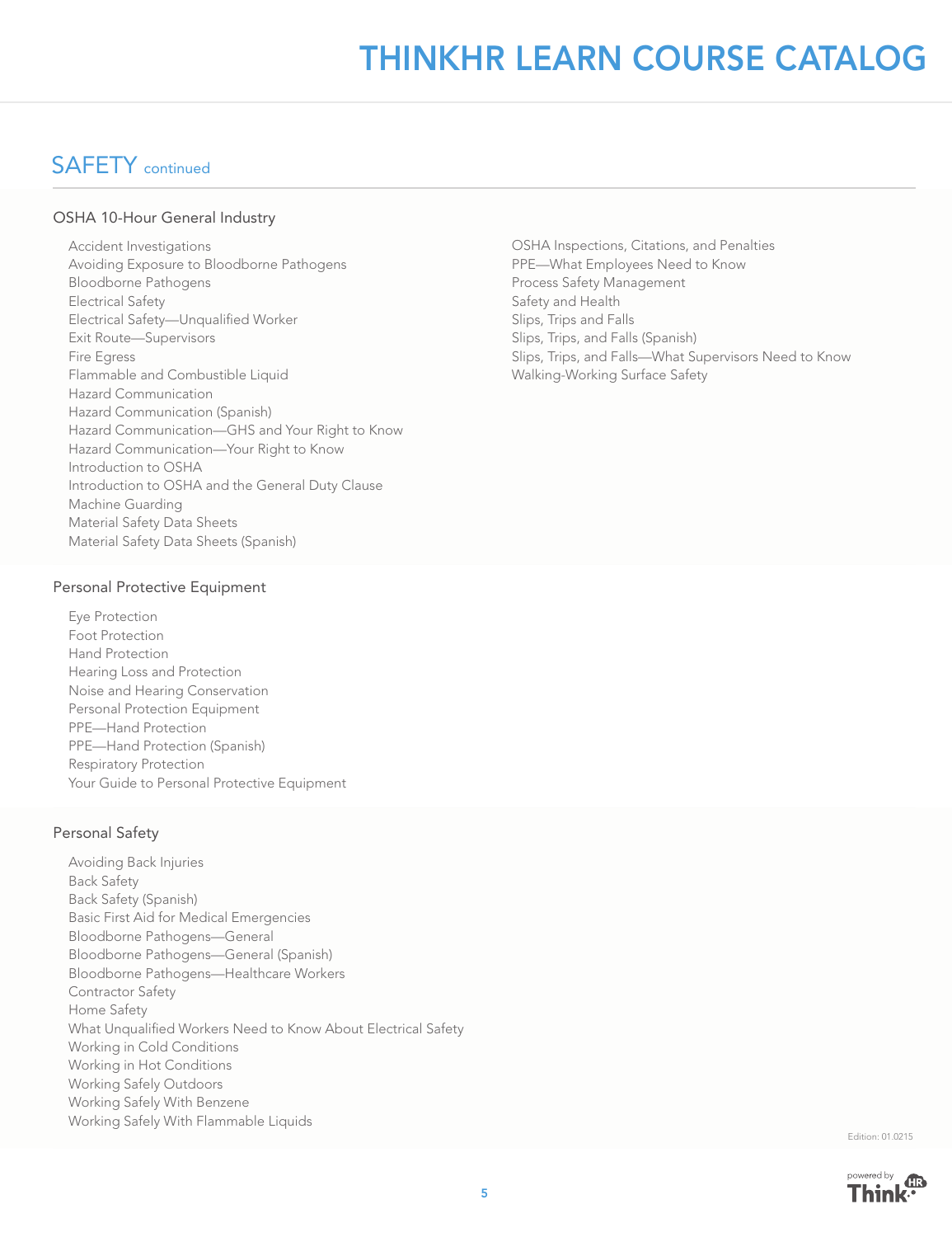# THINKHR LEARN COURSE CATALOG

### SAFETY continued

#### Safety

Aerial Lift Safety Arc Flash Safety Battery Safety Compressed Gases Crane Rigging Crane Rigging in Construction Disaster Planning—What Employees Need to Know Disaster Planning—What Supervisors Need to Know Hydrogen Sulfide Safety Metalworking Fluids Mold Hazards and Prevention Permit-Required Confined Spaces Rescue-For Supervisors Permit-Required Confined Spaces-Attendant Permit-Required Confined Spaces—Attendant (Spanish) Permit-Required Confined Spaces-Entrant

Permit-Required Confined Spaces—Entrant (Spanish) Portable Power Tool Safety Preparing for Weather Emergencies Respirator Fit Testing—What Supervisors Need to Know Scaffolds in Construction Trenching—The Competent Person Welding, Cutting, and Brazing

#### Workplace Safety

- Emergency Action and Fire Prevention Emergency Action and Fire Prevention (Spanish) Ergonomics—Industrial Fall Protection in Construction Fall Protection in Construction (Spanish) Fire Extinguisher Job Hazard Analysis Laboratory Safety Ladder Safety Lockout/Tagout—Affected Employee Lockout/Tagout—Authorized Employee Lockout/Tagout—Authorized Employee (Spanish) Office Ergonomics Office Hazards Office Hazards—What Supervisors Need to Know Preventing Workplace Violence—What Employees Need to Know Recordkeeping—Injury and Illness Shiftwork Safety
- Warehouse Safety Workplace Safety Workplace Safety for Employees Workplace Safety for Employees (Spanish) Workplace Security for Employees Workplace Violence Workplace Violence—How to Prevent and Defuse for Supervisors

### **WELLNESS**

#### Substance Abuse

Substance Abuse in the Workplace—What Employees Need to Know Substance Abuse in the Workplace—What Employees Need to Know (Spanish) Substance Abuse in the Workplace—What Supervisors Need to Know